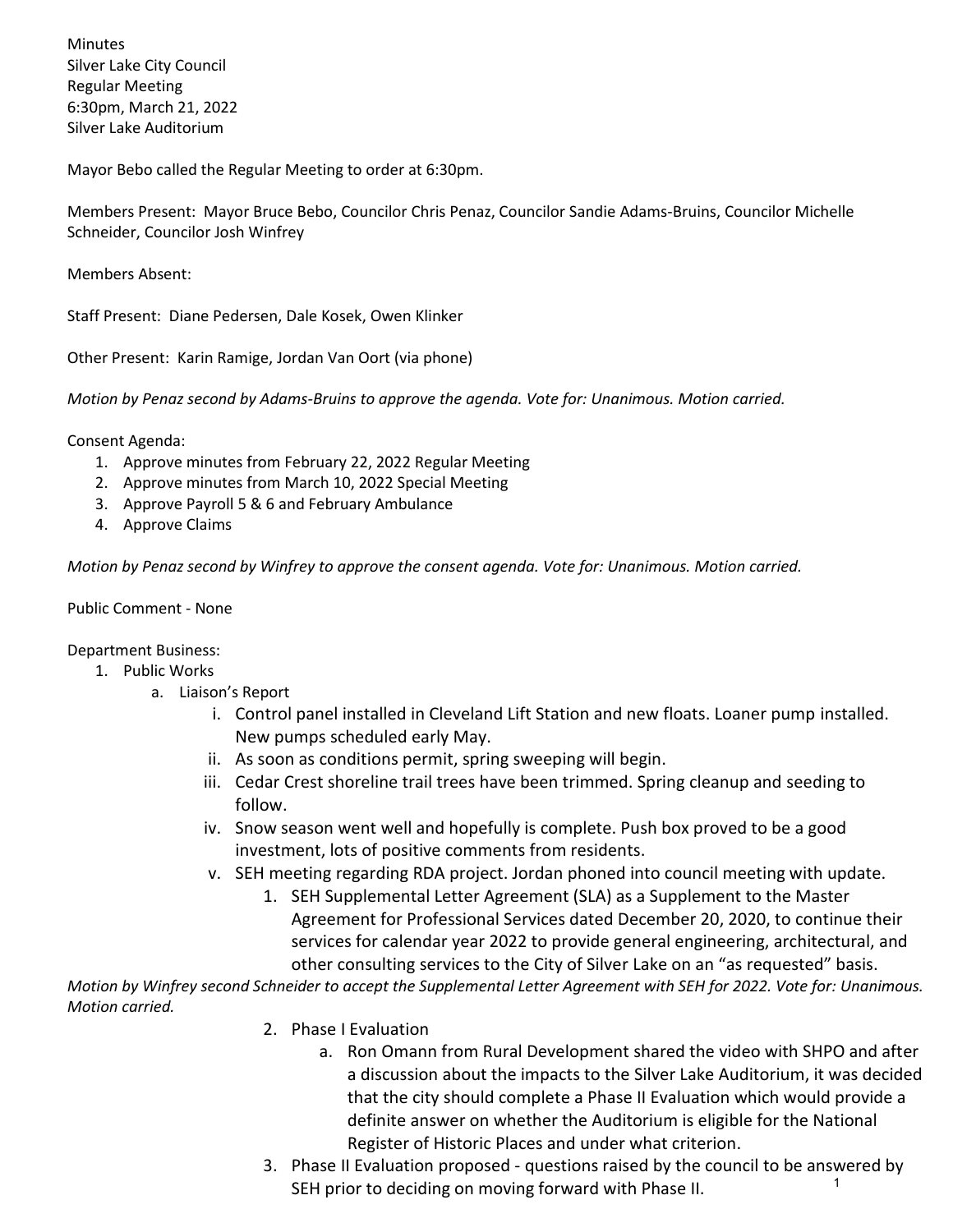- a. Can an overview be provided of what the city will have to deal with if the auditorium is eligible for the national registry? What are the positive and negative things? Will this designation severely limit surrounding property owners, as well as how the city uses/maintains the building?
- b. If the national registry designation seems overly restrictive, is it a possibility to remove the water treatment plant and standpipe from the project scope?
- vi. Ordinance 99 review. "Residential" streets are 5-ton limit by State statue.
	- 1. Second reading of the ordinance amending Chapter 15, Section 3 of the Ordinance Code of 1986 the Regulation of Streets, Sidewalks, and Alleys withing the City of Silver Lake.
- vii. Dale and Jerrod will be attending training sponsored by the LMCIT on 4/19/22. Topics include park liability, playground equipment inspection and reporting, and pool safety.
- viii. If the compost site remains dry, it may open early.
- a. PeopleService Report
	- i. Not currently responsible for televising and jetting sewer lines. Will consider this when the next contract comes up.
- 2. Public Safety
	- a. Fire Department Report
		- i. February Calls
			- 1. City of Silver Lake: 14 medicals, 1 auto accident
			- 2. Hale Township: 5 medicals, 1 auto accident
			- 3. Rich Valley Township: no calls
			- 4. Winsted Township: no calls
		- ii. Radio update project is going well with county board.
			- 1. Received contracts for programming and installation. They have been signed and returned.
			- 2. McLeod County Board approved the purchase of the radios.
			- 3. Signed and returned agreement with McLeod County.
		- iii. Participated in ice rescue training with Ambulance service.
		- iv. McLeod County inquired if the city would consider allowing a repeater being placed on the city water tower as they are looking for options other than their current tower rental. A proposal will need to be brought to the council.
	- a. Sheriff's Report
		- i. Event type report
		- ii. Police Hours for February they are hitting their contracted 50 hours per week consistently.
	- b. Ambulance Report
		- iii. Liaison's Report
			- 1. Request for Council Action to accept the retirement of Ambulance Volunteer Christine Wawrzyniak effective April 1, 2022.

*Motion by Penaz second by Winfrey to accept the retirement of ambulance volunteer Christine Wawrzyniak effective April 1, 2022. The council thanked Christine for her service to the city. Vote for: Unanimous. Motion carried.*

> 2. Exit interviews were offered, none accepted. Council received an email indicating that exit interviews were not wanted. Request for Council Action to accept the resignations of ambulance volunteers Steven Hackbarth, Angie Donwen, Doug Brown, Justus Madson, Jon Heitz and Julie Tuominen.

*Motion by Penaz second by Adams-Bruins to accept the resignations of ambulance volunteers Steven Hackbarth, Angie Donwen, Doug Brown, Justus Madson, Jon Heitz, and Julie Tuominen. Vote for: Unanimous. Motion carried.*

3. Request for Council Action to accept the resignation of ambulance volunteer Paul Davis effective April 1, 2022.

*Motion by Penaz second Adams-Bruins to accept the resignation of ambulance volunteer Paul Davis effective April 1, 2022. Vote for: Unanimous. Motion carried.*

- 4. Request for Council Action to approve Interim Ambulance Officers as presented by the volunteer ambulance service:
	- a. Interim Chief Ashley Ardolf-Mason through December 2022.

*Motion by Penaz second no one to approve Ashley Ardolf-Mason as the Interim Ambulance Service Chief through December*  2*2022. Motion failed.*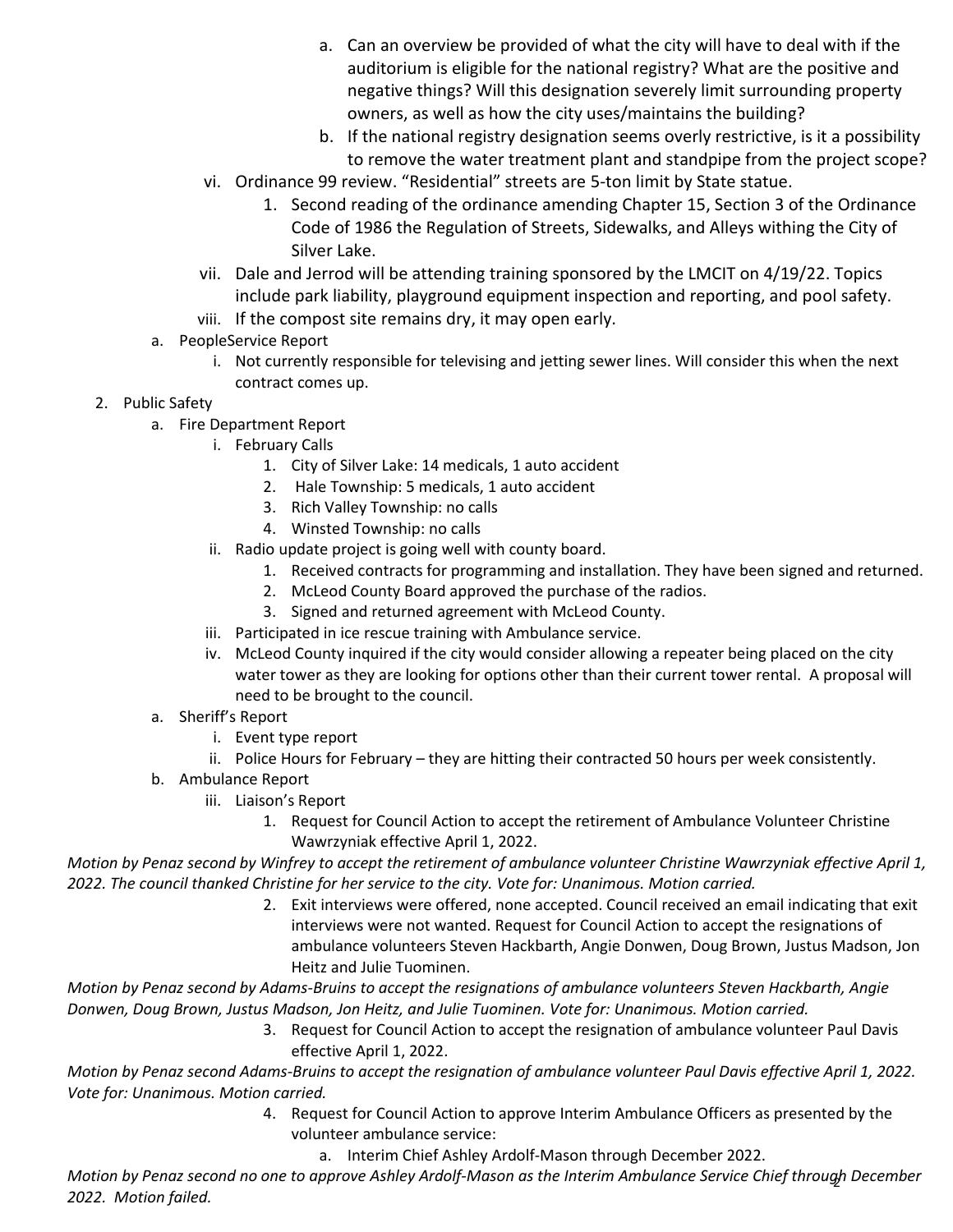b. Interim Assistant Chief Betty Wraspir through December 2023.

*Motion by Penaz second Winfrey to approve Betty Wraspir as the Interim Ambulance Service Assistant Chief through December 2023. Vote for: Unanimous. Motion carried.*

c. Interim Secretary Veronica Jacobs through December 2022. *Motion by Penaz second Adams-Bruins to accept Veronica Jacobs as the Interim Ambulance Service Secretary through December 2022. Vote for: Unanimous. Motion carried.*

d. Interim Training Officer Sarah Peterson through December 2022.

*Motion by Penaz second Winfrey to approve Sarah Peterson as the Interim Ambulance Service Training Officer through December 2022. Vote for: Unanimous. Motion carried.*

e. Interim Training Officer Jacqueline Kern through December 2022.

*Motion by Penaz second Adams-Bruins to approve Jacqueline Kern as the Interim Ambulance Service Training Officer through December 2022. Vote for: Unanimous. Motion carried.*

> f. Interim Chief Ashley Ardolf-Mason through December 2022. Discussion was held regarding asking the ambulance officers to attend the quarterly council meeting on April 4, 2022.

*Motion by Penaz second Schneider to approve Ashley Ardolf-Mason as the Interim Ambulance Service Chief through December 2022. Vote for: Mayor Bebo, Councilor Penaz, Councilor Adams-Bruins, Councilor Schneider Vote against: Councilor Winfrey Motion carried.*

> 5. Request for Council Action to approve the increase in the ALS (Advanced Life Support) rate to \$1500 from \$1200.

*Motion by Penaz second Schneider to approve increasing the ALS rate from \$1200 to \$1500. Vote for: Unanimous. Motion carried.*

## 3. Municipal Liquor

- a. Liaison's Report
	- i. Advertised for new part time employees, had a few people interested. With events at the auditorium and as summer progresses, more employees will be needed.
	- ii. Ice golf was a huge success. Busy all day long with the meat raffle (thank you Lion's Club and Fire Department). Karaoke at night helped keep people here. Next year they are going to try and make a few improvements, including someone to check IDs at the door if possible.
	- iii. Increased prices at the bar for some beers and liquors to reflect the increase in prices from our distributors.
	- iv. Working on increasing off-sale prices too because of increased cost of goods.
	- v. Purchased some larger case value buy deals on liquor that will increase profit margin for the next few months on those items.
	- vi. Tanya has been working with the beer distributors to help revamp the off-sale look.
	- vii. Fireman's Food Truck is going to start coming in about once a month.
	- viii. Looking at a new computer system.
	- ix. Bar Triathlon will be taking place.
	- x. June 24 parking lot band. Will be asking for council action later.
	- xi. April 24 Liquor Liability Training. Councilor Winfrey will be bringing this up with the Pola-Czesky Days Committee.
	- xii. Reviewed financials.
- b. Request for Council Action to review and approve 6-month Employee Evaluation for Justina Ferrell. Recommend retaining with wage increase to Grade 11 Step 1 @ \$14.06 per hour.

*Motion by Winfrey second Schneider to approve 6-month employee evaluation for Justina Ferrell and recommend retaining her with wage increase to Grade 11 Step 1 @ \$14.06 per hour. Vote for: Unanimous. Motion carried.*

- c. Owen Klinker, MLS Manager, chose to leave the meeting open for his 6-month performance evaluation.
	- i. Request for Council Action to approve 6-month Employee Evaluation for Owen Klinker.

Recommend retaining with wage increase to Grade 17 Step 6 @ \$24.93 per hour.

*Motion by Winfrey second Adams-Bruins to approve 6-month employee evaluation for Owen Klinker and recommend retaining him with wage increase to Grade 17 Step 6 @ \$24.93 per hour. Vote for: Unanimous. Motion carried.*

Mayor Bebo called for a short recess at 8:22pm. The meeting reconvened at 8:27pm.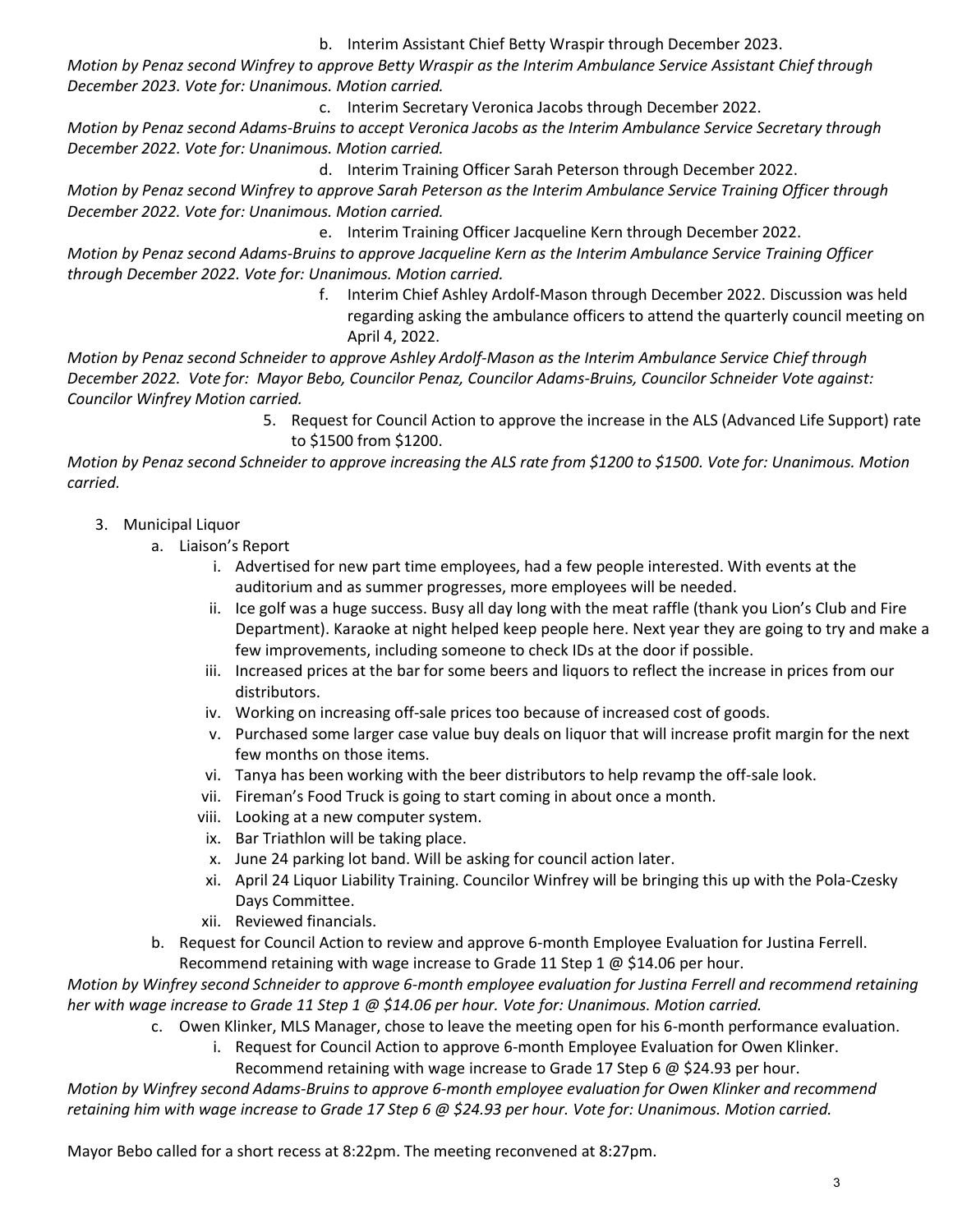- 4. Community Development
	- a. Commissioner's report
		- i. Planning Commission did not meet in March due to their regular meeting night being the Township Election night and meetings were not to be held between 6-8pm. The next meeting is scheduled for Tuesday, April 12, at 7:00pm.
- 5. Administration
	- a. Clerk's report
		- i. February treasurer's report
		- ii. Reviewed Department Head meeting discussions.
		- iii. MNSPECT has finalized all open permits for 104 Grove Ave, The Villager Apts. The six-month inspection for this property will be due in June.
		- iv. Researching providing WIFI at the city pool.
		- v. Requests for Council Action
			- 1. City Staff (Diane, Karissa, Dale & Jerrod) to attend Safety and Loss Control workshops in St. Cloud on Tuesday, April 19.

*Motion by Winfrey second by Schneider to approve the request for Diane Pedersen, Karissa Kurth, Dale Kosek and Jerrod Weckman to attend the LMC Safety and Loss Control Workshop in St. Cloud on Tuesday, April 19, at a cost of \$20 per individual. Vote for: Unanimous. Motion carried.*

> 2. Close city office on Tuesday, April 19, due to all city staff attending Safety and Loss Control workshops in St. Cloud.

*Motion by Penaz second by Adams-Bruins to approve the request to close the city office for staff to attend the LMC Safety and Loss Control Workshop in St. Cloud on Tuesday, April 19. Vote for: Unanimous. Motion carried.*

3. Clerk Pedersen requested authorization to take the city vehicle home overnight from March 21-24 for attending the MCFOA Annual Conference in St. Cloud.

*Motion by Winfrey second by Adams-Bruins to approve the request for Clerk Pedersen to take the city vehicle home the night of Monday, March 21 through Thursday, March 24, while attending the MCFOA Annual Conference in St. Cloud. Vote for: Unanimous. Motion carried.*

4. Request for Council Action to approve 6-month Employee Evaluation for Diane Pedersen.

Recommend retaining with wage increase to Grade 17 Step 6 @ \$24.93 per hour. *Motion by Winfrey second Schneider to approve 6-month employee evaluation for Diane Pedersen and recommend* 

*retaining her with wage increase to Grade 17 Step 6 @ \$24.93 per hour. Vote for: Unanimous. Motion carried.*

Old Business:

New Business:

1. Update Pool/Summer Rec Fee Schedule

a. Civics will supplement pool passes purchased through July 1 again this year like they have in the past: \$25 for a family pass and \$10 for an individual pass. Pool and Summer Rec Directors should have a conversation with the Lion's regarding donations as well.

*Motion by Penaz second Winfrey to approve the new fee schedule for Pool and Summer Rec fees. Vote for: Unanimous. Motion carried.*

2. Clarke Environmental Mosquito Management Agreement

*Motion by Winfrey second Penaz to approve the agreement with Clarke Environmental Mosquito Management for 2022 for 11 weekly/biweekly treatments @ \$1540 per month billed June-August. The approved contract period and agreement is the 2022-2024 seasons where the price is not to exceed 3% over the previous year. Vote for: Unanimous. Motion carried.*

3. Pola-Czesky Days fireworks location discussed due to not being able to get the company that did them on the water in the past.

a. Strip of land off the trail by Cedar Crest

b. Shut down the road in front of the softball field

4. Resolution 22-12: Resolution Approving Workers' Compensation Insurance Premiums

a. Premium multiplier was .79 in 2021 vs .76 in 2022 due to lower amount paid in claims the past three

years.

*Motion by Penaz second Adams-Bruins to accept Resolution 22-12 approving Worker's Compensation Insurance Premiums. Vote for: Unanimous. Motion carried.*